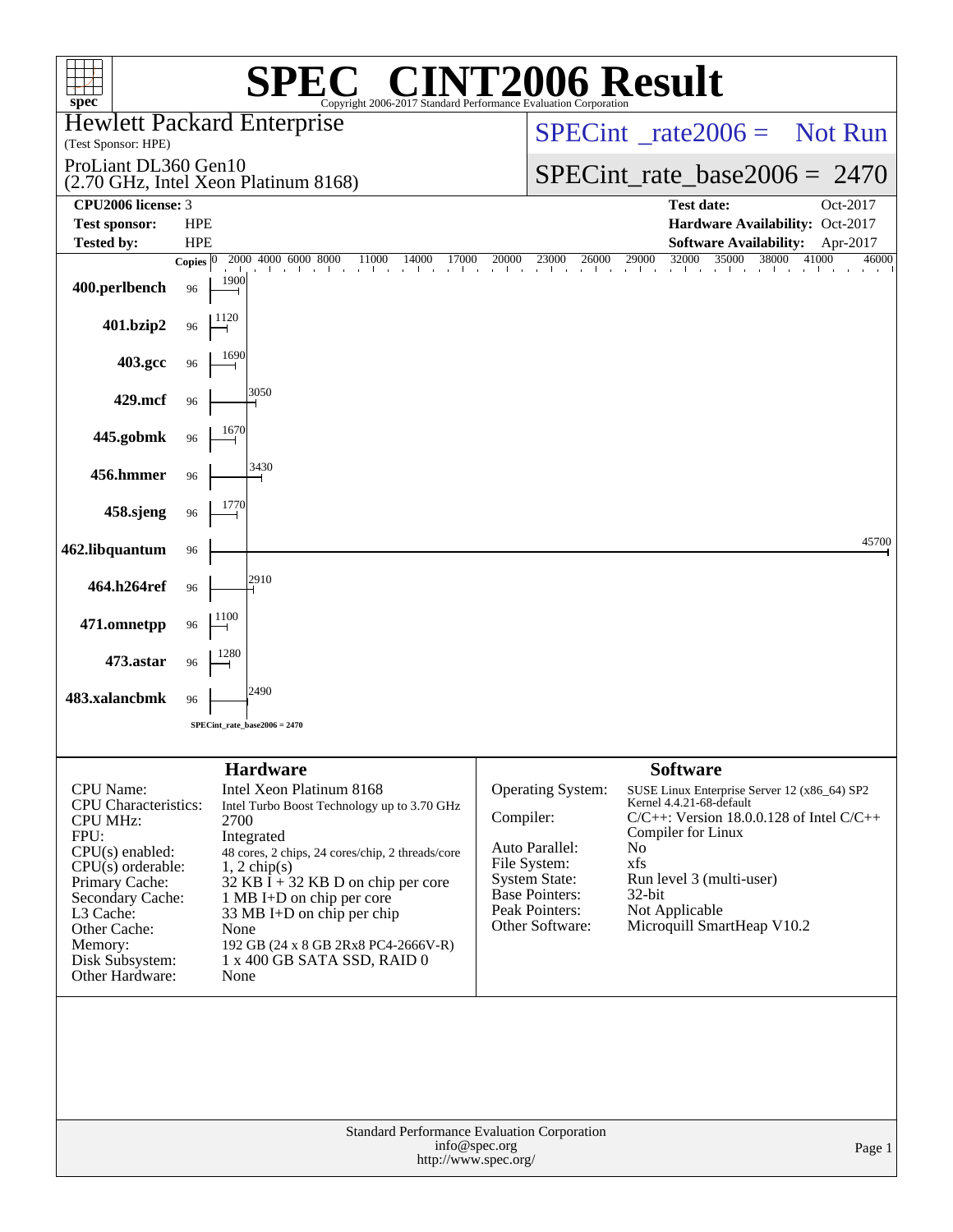

# **[SPEC CINT2006 Result](http://www.spec.org/auto/cpu2006/Docs/result-fields.html#SPECCINT2006Result)**

Hewlett Packard Enterprise

(Test Sponsor: HPE)

ProLiant DL360 Gen10

(2.70 GHz, Intel Xeon Platinum 8168)

 $SPECTnt_rate2006 = Not Run$ 

## [SPECint\\_rate\\_base2006 =](http://www.spec.org/auto/cpu2006/Docs/result-fields.html#SPECintratebase2006) 2470

**[CPU2006 license:](http://www.spec.org/auto/cpu2006/Docs/result-fields.html#CPU2006license)** 3 **[Test date:](http://www.spec.org/auto/cpu2006/Docs/result-fields.html#Testdate)** Oct-2017 **[Test sponsor:](http://www.spec.org/auto/cpu2006/Docs/result-fields.html#Testsponsor)** HPE **[Hardware Availability:](http://www.spec.org/auto/cpu2006/Docs/result-fields.html#HardwareAvailability)** Oct-2017 **[Tested by:](http://www.spec.org/auto/cpu2006/Docs/result-fields.html#Testedby)** HPE **[Software Availability:](http://www.spec.org/auto/cpu2006/Docs/result-fields.html#SoftwareAvailability)** Apr-2017

### **[Results Table](http://www.spec.org/auto/cpu2006/Docs/result-fields.html#ResultsTable)**

|                                                                                                          | <b>Base</b>   |                |       |                |       |                | <b>Peak</b>       |               |                |              |                |              |                |              |
|----------------------------------------------------------------------------------------------------------|---------------|----------------|-------|----------------|-------|----------------|-------------------|---------------|----------------|--------------|----------------|--------------|----------------|--------------|
| <b>Benchmark</b>                                                                                         | <b>Copies</b> | <b>Seconds</b> | Ratio | <b>Seconds</b> | Ratio | <b>Seconds</b> | Ratio             | <b>Copies</b> | <b>Seconds</b> | <b>Ratio</b> | <b>Seconds</b> | <b>Ratio</b> | <b>Seconds</b> | <b>Ratio</b> |
| 400.perlbench                                                                                            | 96            | 494            | 1900  | 494            | 1900  | 494            | 1900l             |               |                |              |                |              |                |              |
| 401.bzip2                                                                                                | 96            | 827            | 1120  | 829            | 1120  | 831            | 1120              |               |                |              |                |              |                |              |
| $403.\text{gcc}$                                                                                         | 96            | 459            | 1680  | 458            | 1690  | 458            | 1690              |               |                |              |                |              |                |              |
| $429$ .mcf                                                                                               | 96            | 288            | 3040  | 287            | 3050  | 287            | 3050              |               |                |              |                |              |                |              |
| $445$ .gobmk                                                                                             | 96            | 601            | 1670  | 603            | 1670  | 603            | 1670 <sub>l</sub> |               |                |              |                |              |                |              |
| $456.$ hmmer                                                                                             | 96            | 261            | 3430  | 261            | 3430  | 260            | 3440              |               |                |              |                |              |                |              |
| $458$ .sjeng                                                                                             | 96            | 657            | 1770  | 657            | 1770  | 657            | 1770 <b>I</b>     |               |                |              |                |              |                |              |
| 462.libquantum                                                                                           | 96            | 43.6           | 45700 | 43.6           | 45700 | 43.5           | 45700             |               |                |              |                |              |                |              |
| 464.h264ref                                                                                              | 96            | 730            | 2910  | 728            | 2920  | 731            | 2910              |               |                |              |                |              |                |              |
| 471.omnetpp                                                                                              | 96            | 546            | 1100  | 545            | 1100  | 545            | 1100              |               |                |              |                |              |                |              |
| 473.astar                                                                                                | 96            | 527            | 1280  | 526            | 1280  | 527            | 1280              |               |                |              |                |              |                |              |
| 483.xalancbmk                                                                                            | 96            | 266            | 2490  | 267            | 2480  | 266            | 2490              |               |                |              |                |              |                |              |
| Results appear in the order in which they were run. Bold underlined text indicates a median measurement. |               |                |       |                |       |                |                   |               |                |              |                |              |                |              |

### **[Submit Notes](http://www.spec.org/auto/cpu2006/Docs/result-fields.html#SubmitNotes)**

 The numactl mechanism was used to bind copies to processors. The config file option 'submit' was used to generate numactl commands to bind each copy to a specific processor. For details, please see the config file.

### **[Operating System Notes](http://www.spec.org/auto/cpu2006/Docs/result-fields.html#OperatingSystemNotes)**

 Stack size set to unlimited using "ulimit -s unlimited" Transparent Huge Pages enabled by default Filesystem page cache cleared with: shell invocation of 'sync; echo 3 > /proc/sys/vm/drop\_caches' prior to run runspec command invoked through numactl i.e.: numactl --interleave=all runspec <etc> irqbalance disabled with "service irqbalance stop" tuned profile set wtih "tuned-adm profile throughput-performance" VM Dirty ratio was set to 40 using "echo 40 > /proc/sys/vm/dirty\_ratio" Numa balancing was disabled using "echo 0 > /proc/sys/kernel/numa\_balancing"

### **[Platform Notes](http://www.spec.org/auto/cpu2006/Docs/result-fields.html#PlatformNotes)**

BIOS Configuration: Thermal Configuration set to Maximum Cooling LLC Prefetcher set to Enabled LLC Dead Line Allocation set to Disabled Stale A to S set to Disabled Memory Patrol Scrubbing set to disabled Workload Profile set to General Throughput Compute Minimum Processor Idle Power Core C-State set to C1E Continued on next page

> Standard Performance Evaluation Corporation [info@spec.org](mailto:info@spec.org) <http://www.spec.org/>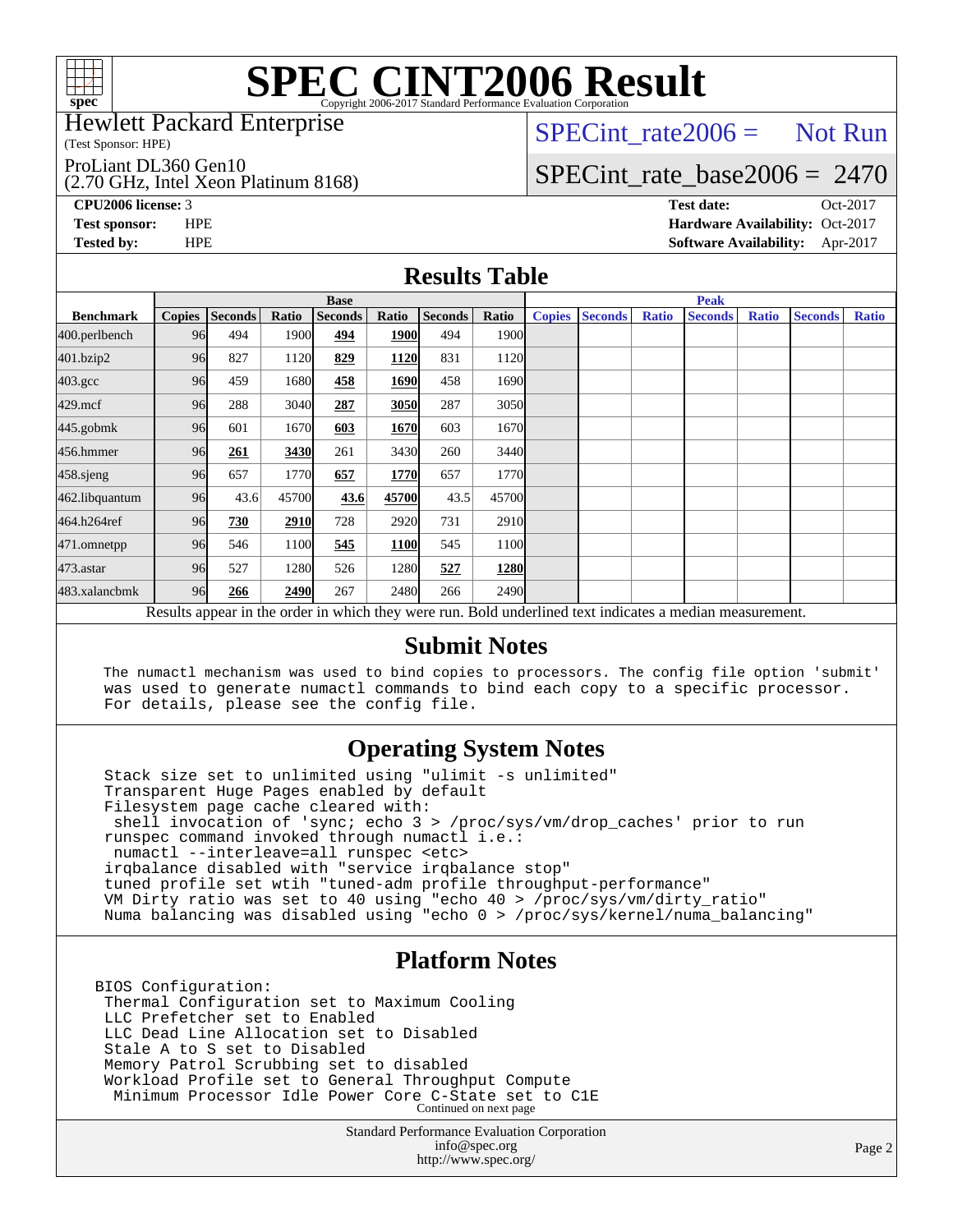

### **[SPEC CINT2006 Result](http://www.spec.org/auto/cpu2006/Docs/result-fields.html#SPECCINT2006Result)** Copyright 2006-2017 Standard Performance Evaluation Corporation

Hewlett Packard Enterprise

 $SPECTnt_rate2006 = Not Run$ 

(Test Sponsor: HPE) ProLiant DL360 Gen10

(2.70 GHz, Intel Xeon Platinum 8168)

[SPECint\\_rate\\_base2006 =](http://www.spec.org/auto/cpu2006/Docs/result-fields.html#SPECintratebase2006) 2470

**[CPU2006 license:](http://www.spec.org/auto/cpu2006/Docs/result-fields.html#CPU2006license)** 3 **[Test date:](http://www.spec.org/auto/cpu2006/Docs/result-fields.html#Testdate)** Oct-2017 **[Test sponsor:](http://www.spec.org/auto/cpu2006/Docs/result-fields.html#Testsponsor)** HPE **[Hardware Availability:](http://www.spec.org/auto/cpu2006/Docs/result-fields.html#HardwareAvailability)** Oct-2017 **[Tested by:](http://www.spec.org/auto/cpu2006/Docs/result-fields.html#Testedby)** HPE **[Software Availability:](http://www.spec.org/auto/cpu2006/Docs/result-fields.html#SoftwareAvailability)** Apr-2017

#### **[Platform Notes \(Continued\)](http://www.spec.org/auto/cpu2006/Docs/result-fields.html#PlatformNotes)**

Standard Performance Evaluation Corporation [info@spec.org](mailto:info@spec.org) <http://www.spec.org/> Page 3 Sysinfo program /home/cpu2006/config/sysinfo.rev6993 Revision 6993 of 2015-11-06 (b5e8d4b4eb51ed28d7f98696cbe290c1) running on linux-rugf Mon Oct 23 04:23:03 2017 This section contains SUT (System Under Test) info as seen by some common utilities. To remove or add to this section, see: <http://www.spec.org/cpu2006/Docs/config.html#sysinfo> From /proc/cpuinfo model name : Intel(R) Xeon(R) Platinum 8168 CPU @ 2.70GHz 2 "physical id"s (chips) 96 "processors" cores, siblings (Caution: counting these is hw and system dependent. The following excerpts from /proc/cpuinfo might not be reliable. Use with caution.) cpu cores : 24 siblings : 48 physical 0: cores 0 1 2 3 8 9 10 11 12 13 16 17 18 19 20 21 24 25 26 27 28 29 physical 1: cores 0 1 2 3 8 9 10 11 12 13 16 17 18 19 20 21 24 25 26 27 28 29 cache size : 33792 KB From /proc/meminfo MemTotal: 197737656 kB<br>HugePages Total: 0 HugePages\_Total: 0 Hugepagesize: 2048 kB From /etc/\*release\* /etc/\*version\* SuSE-release: SUSE Linux Enterprise Server 12 (x86\_64) VERSION = 12 PATCHLEVEL = 2 # This file is deprecated and will be removed in a future service pack or release. # Please check /etc/os-release for details about this release. os-release: NAME="SLES" VERSION="12-SP2" VERSION\_ID="12.2" PRETTY\_NAME="SUSE Linux Enterprise Server 12 SP2" ID="sles" ANSI\_COLOR="0;32" CPE\_NAME="cpe:/o:suse:sles:12:sp2" uname -a: Linux linux-rugf 4.4.21-68-default #1 SMP Tue Oct 18 18:19:37 UTC 2016 (63cf368) x86\_64 x86\_64 x86\_64 GNU/Linux run-level 3 Oct 23 04:16 SPEC is set to: /home/cpu2006 Continued on next page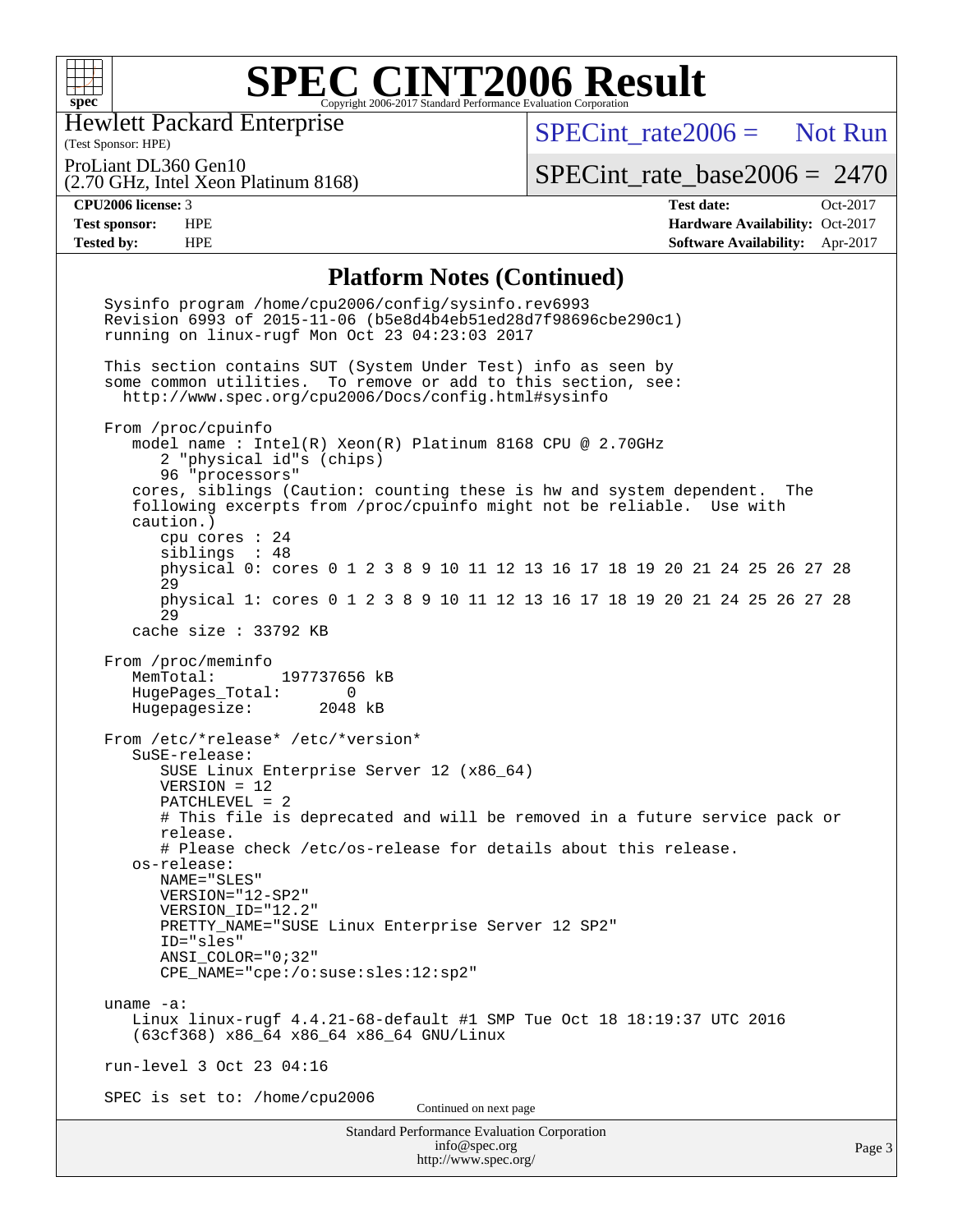

## **[SPEC CINT2006 Result](http://www.spec.org/auto/cpu2006/Docs/result-fields.html#SPECCINT2006Result)**

Hewlett Packard Enterprise

(2.70 GHz, Intel Xeon Platinum 8168)

 $SPECint rate2006 =$  Not Run

(Test Sponsor: HPE) ProLiant DL360 Gen10

[SPECint\\_rate\\_base2006 =](http://www.spec.org/auto/cpu2006/Docs/result-fields.html#SPECintratebase2006) 2470

**[CPU2006 license:](http://www.spec.org/auto/cpu2006/Docs/result-fields.html#CPU2006license)** 3 **[Test date:](http://www.spec.org/auto/cpu2006/Docs/result-fields.html#Testdate)** Oct-2017 **[Test sponsor:](http://www.spec.org/auto/cpu2006/Docs/result-fields.html#Testsponsor)** HPE **[Hardware Availability:](http://www.spec.org/auto/cpu2006/Docs/result-fields.html#HardwareAvailability)** Oct-2017 **[Tested by:](http://www.spec.org/auto/cpu2006/Docs/result-fields.html#Testedby)** HPE **[Software Availability:](http://www.spec.org/auto/cpu2006/Docs/result-fields.html#SoftwareAvailability)** Apr-2017

#### **[Platform Notes \(Continued\)](http://www.spec.org/auto/cpu2006/Docs/result-fields.html#PlatformNotes)**

Filesystem Type Size Used Avail Use% Mounted on<br>
/dev/nyme0n1p4 xfs 331G 69G 262G 21% /home  $/$ dev/nvme $0n1p4$  xfs Additional information from dmidecode:

 Warning: Use caution when you interpret this section. The 'dmidecode' program reads system data which is "intended to allow hardware to be accurately determined", but the intent may not be met, as there are frequent changes to hardware, firmware, and the "DMTF SMBIOS" standard.

 BIOS HPE U32 09/29/2017 Memory: 24x UNKNOWN NOT AVAILABLE 8 GB 2 rank 2666 MHz

(End of data from sysinfo program)

### **[General Notes](http://www.spec.org/auto/cpu2006/Docs/result-fields.html#GeneralNotes)**

Environment variables set by runspec before the start of the run: LD\_LIBRARY\_PATH = "/home/cpu2006/libs/32:/home/cpu2006/libs/64:/home/cpu2006/sh10.2"

 Binaries compiled on a system with 1x Intel Core i7-4790 CPU + 32GB RAM memory using Redhat Enterprise Linux 7.2

### **[Base Compiler Invocation](http://www.spec.org/auto/cpu2006/Docs/result-fields.html#BaseCompilerInvocation)**

[C benchmarks](http://www.spec.org/auto/cpu2006/Docs/result-fields.html#Cbenchmarks):

[icc -m32 -L/opt/intel/compilers\\_and\\_libraries\\_2018.0.082/linux/lib/ia32](http://www.spec.org/cpu2006/results/res2017q4/cpu2006-20171031-50416.flags.html#user_CCbase_intel_icc_355c401af4d5dc87e09103a6bbcae1c6)

[C++ benchmarks:](http://www.spec.org/auto/cpu2006/Docs/result-fields.html#CXXbenchmarks)

[icpc -m32 -L/opt/intel/compilers\\_and\\_libraries\\_2018.0.082/linux/lib/ia32](http://www.spec.org/cpu2006/results/res2017q4/cpu2006-20171031-50416.flags.html#user_CXXbase_intel_icpc_b34a6f497613b30bc6bf10051974f22f)

### **[Base Portability Flags](http://www.spec.org/auto/cpu2006/Docs/result-fields.html#BasePortabilityFlags)**

| 400.perlbench: -D_FILE_OFFSET_BITS=64 -DSPEC_CPU_LINUX_IA32 |
|-------------------------------------------------------------|
|                                                             |
|                                                             |
|                                                             |
|                                                             |
|                                                             |
|                                                             |
|                                                             |
| 462.libquantum: -D_FILE_OFFSET_BITS=64 -DSPEC_CPU_LINUX     |
|                                                             |
|                                                             |
|                                                             |
| 483.xalancbmk: -D FILE OFFSET BITS=64 -DSPEC CPU LINUX      |
|                                                             |

Standard Performance Evaluation Corporation [info@spec.org](mailto:info@spec.org) <http://www.spec.org/>